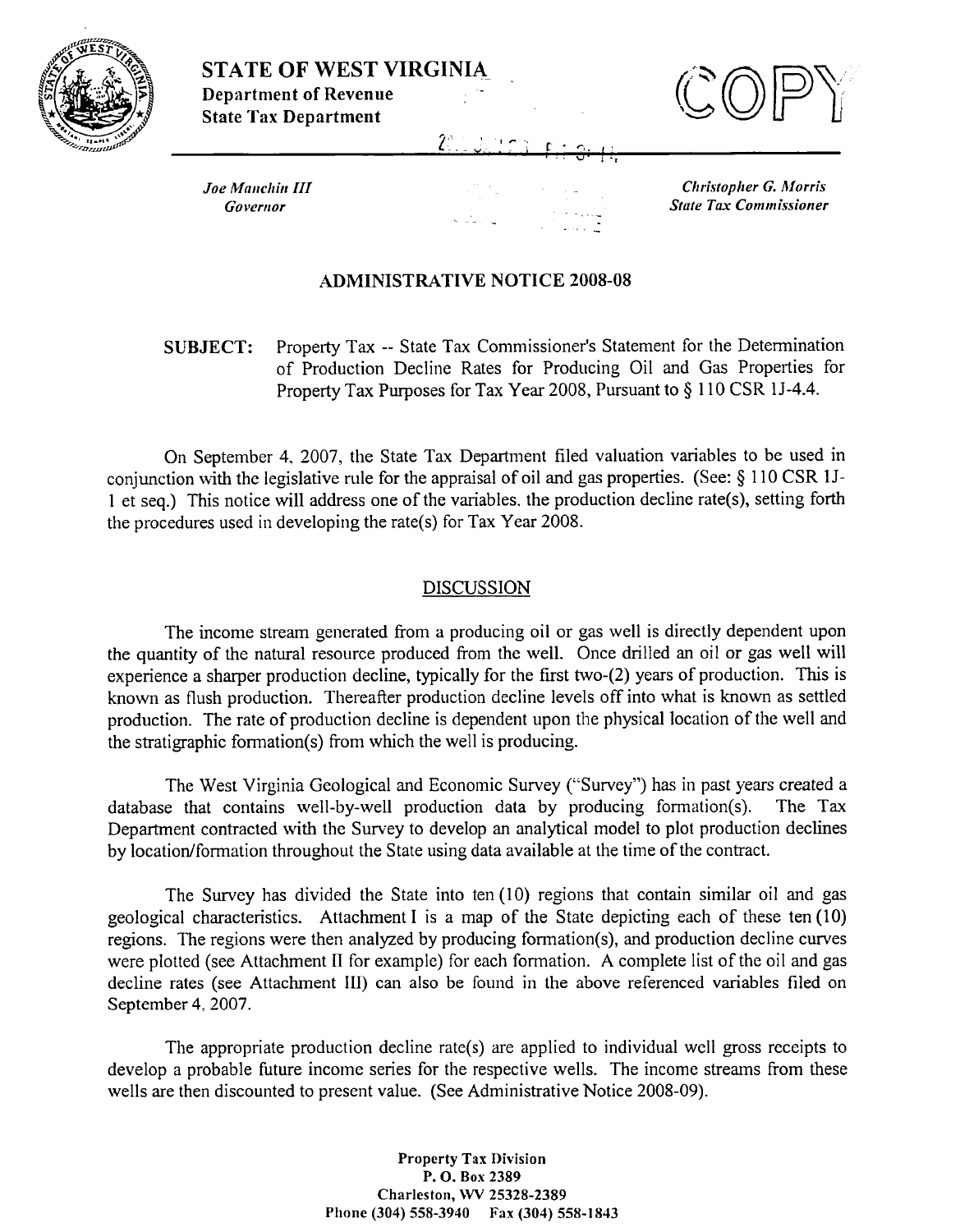$\hat{\mathcal{A}}$ 

 $\ddot{\phantom{a}}$ 

For more information concerning the development of oil and gas well production decline rates contact the State Tax Department at (304) 558-3940.

Issued:  $1 - 28 - 08$ 

Page 2<br>ppment of oil and gas well production decline<br>940.<br>Christopher G. Morris<br>State Tax Commissioner<br>West Virginia State Tax Department<br>Operator on Duty 8:30 am - 5:00 pm<br>Monday through Friday

State Tax Commissioner West Virginia State Tax Department

State Tax Department Property **Tax** Division P. 0. Box 2389 Charleston, WV 25328-2389 Operator on Duty 8:30 am - 5:00 pm Monday through Friday Phone: (304) 558-3940 FAX: (304) 558-1843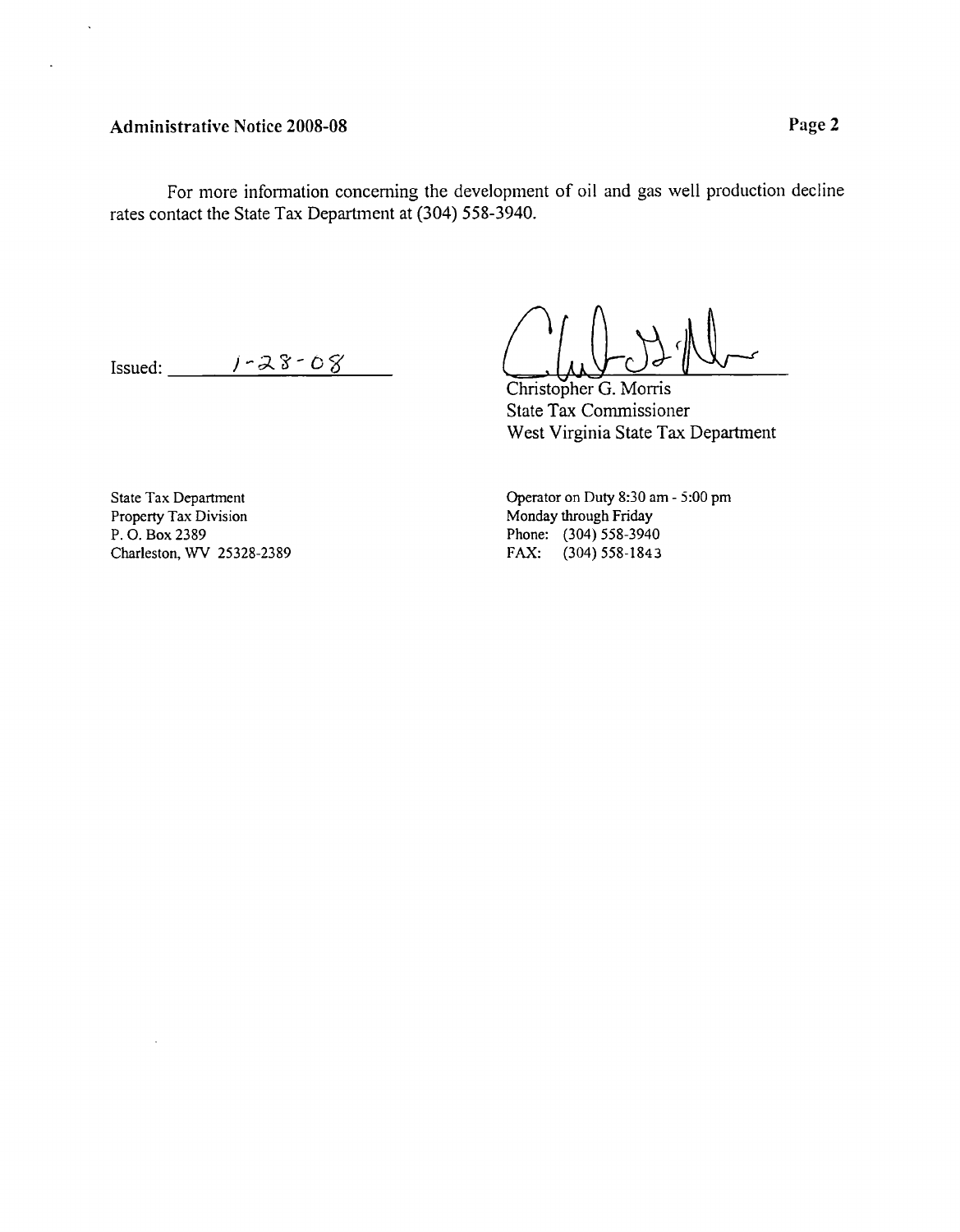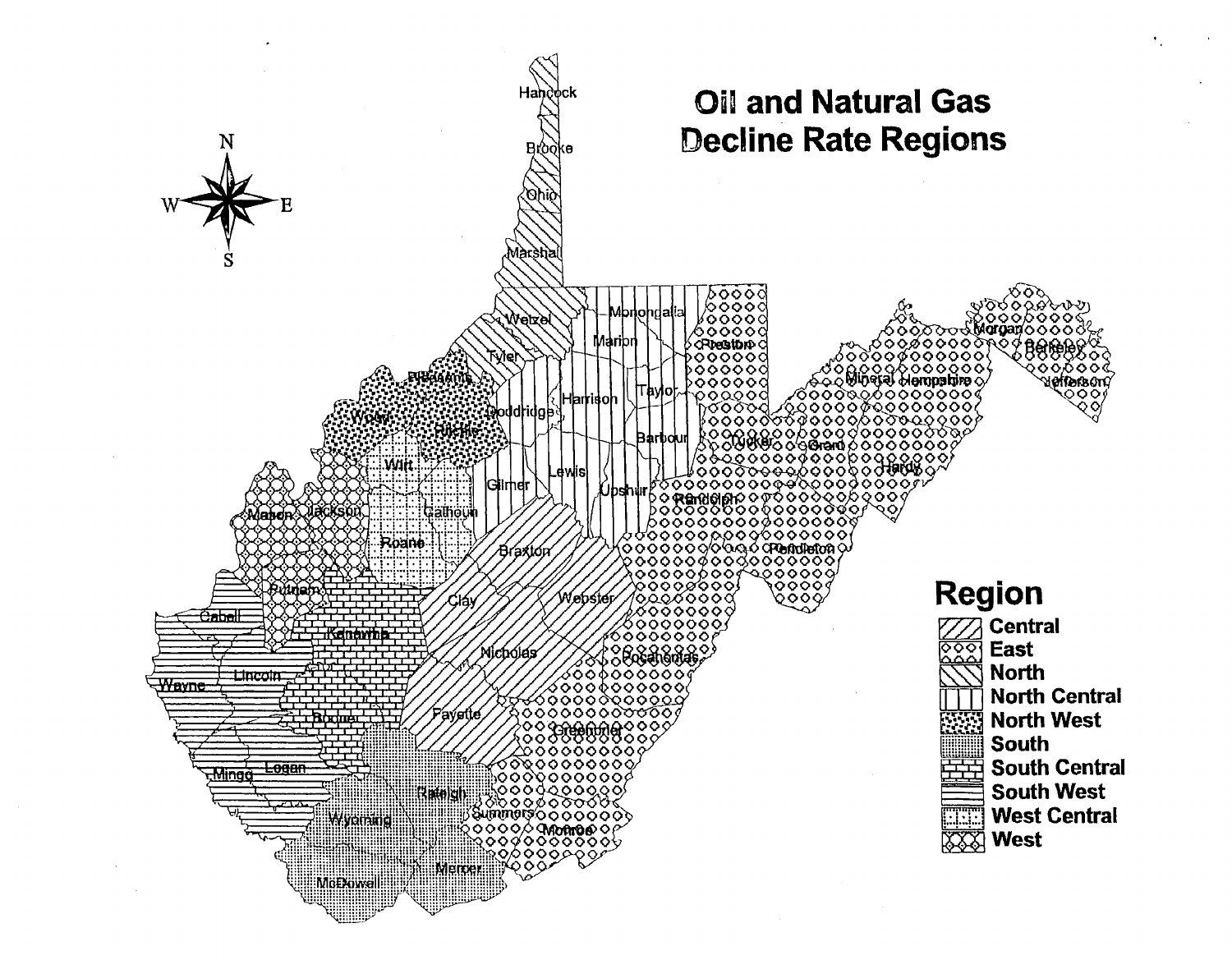

# WEST VIRGINIA. GEOLOGICAL AND ECONOMIC SURVEY

Sizio of West Virginia Gaston Capermin Governor

Department of Commerce, Labor, & Environmental Resources Lionard A. Harvey, Secretary

Gestogscal and Economic Surve Lary O Wessfort, Director Can't Smith, Deputy Oxenary

## Central Region:

Formation =  $Big$  Line

## Model

| Decline from 1st to 2nd year = .34   |         | $(f \circ b)$ servations used = 78)       |
|--------------------------------------|---------|-------------------------------------------|
| Decline from 2nd to 3rd year = $.34$ |         | $(t$ observations used = 63)              |
| Decline after 3rd year               | $= -13$ | (F observations used ranged from 37 to 5) |

Normalized Decline

| Ygr                               | <u>Observed</u>                                       | Model                                                 |
|-----------------------------------|-------------------------------------------------------|-------------------------------------------------------|
| 2<br>3<br>$\frac{4}{5}$<br>6<br>7 | 1.00<br>.66<br>.43<br>.33<br>.27<br>.23<br>.26<br>.20 | 1.00<br>.66<br>.43<br>.38<br>.33<br>.23<br>.24<br>.21 |
|                                   |                                                       |                                                       |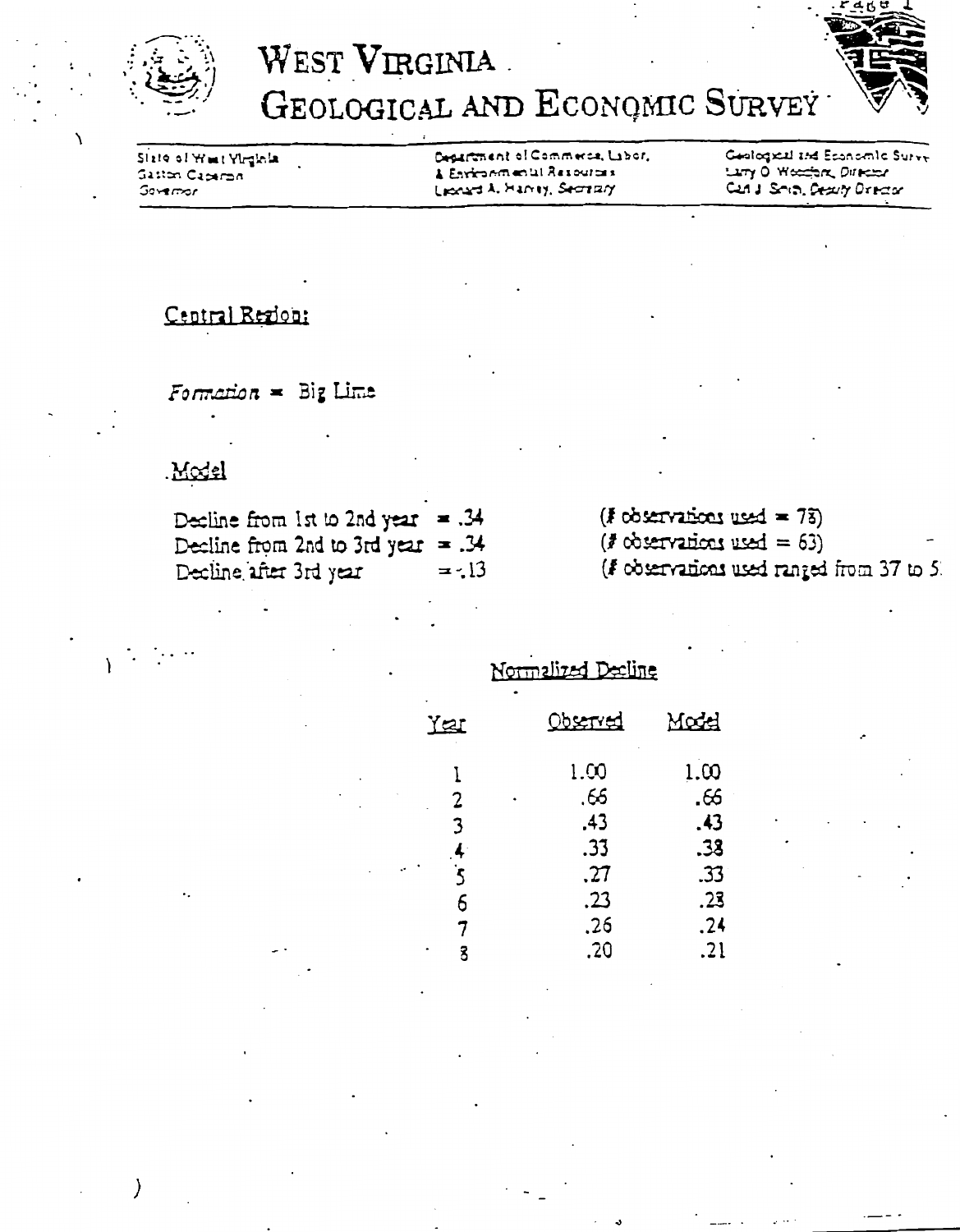

**BIG LIME** 

F.

 $012$ 

 $\mathbf{z}$ 

Page

ENTTED **OBSERVED** ∎

 $\overline{)}$ 

 $\cdot$  :

ŗ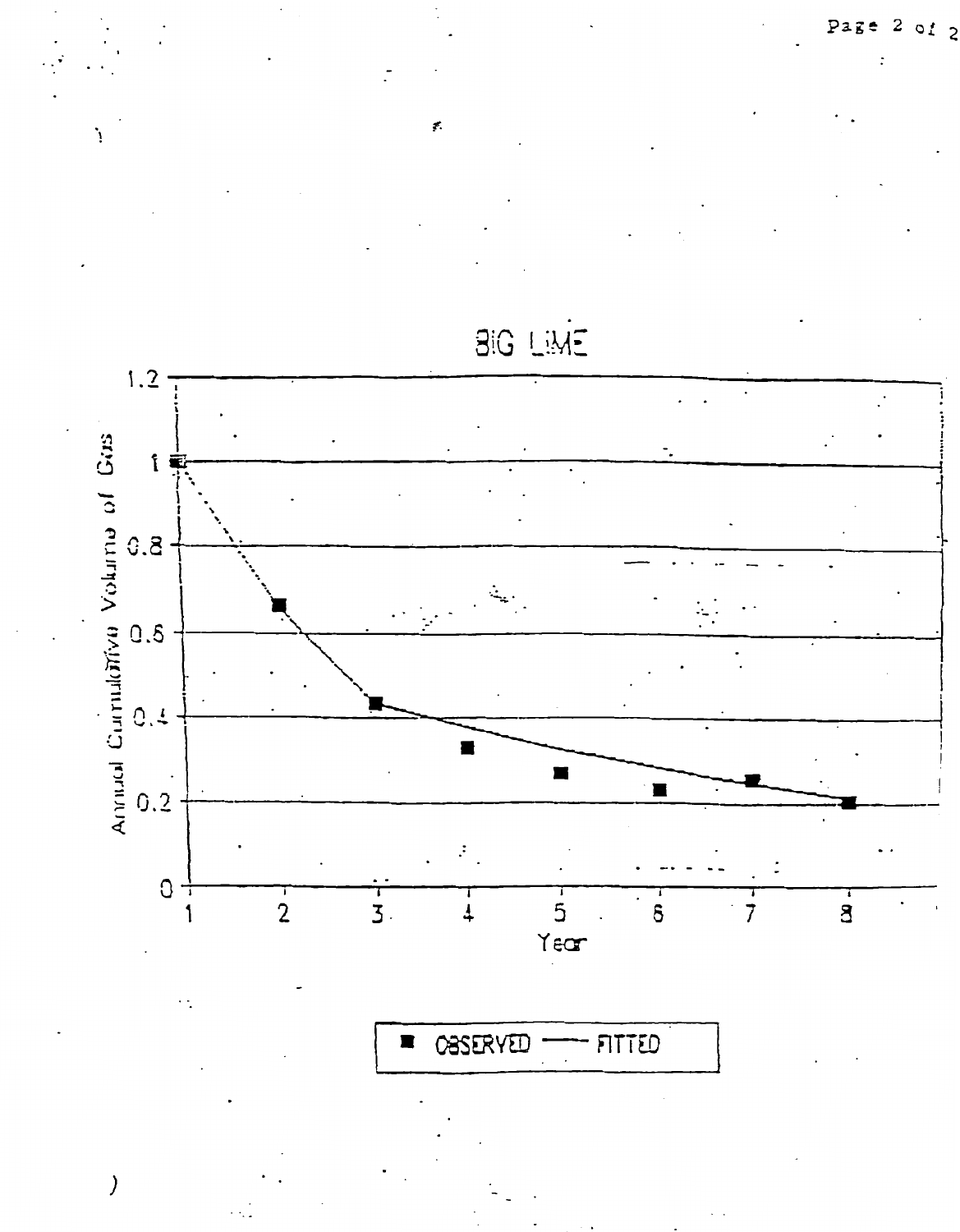$\mathcal{A}$ 

| Code |                     | <b>Central</b> | <b>Central</b> | <b>Central</b> |                |
|------|---------------------|----------------|----------------|----------------|----------------|
|      |                     | Year 1         | Year 2         | Year 3+        | <b>Braxton</b> |
| 12   | Alexander, Benson   | $-0.31$        | $-0.20$        | $-0.10$        | Clay           |
| 14   | Benson              | $-0.48$        | $-0.08$        | $-0.08$        | Fayette        |
| 16   | Benson, Balltown    | $-0.45$        | $-0.16$        | $-0.12$        | Nicholas       |
| 17   | Gordon +            | $-0.30$        | $-0.07$        | $-0.07$        | Webster        |
| 18   | Big Injun           | $-0.34$        | $-0.13$        | $-0.13$        |                |
| 19   | Big Injun, Big Lime | $-0.36$        | $-0.13$        | $-0.13$        |                |
| 22   | <b>Big Lime</b>     | $-0.34$        | $-0.34$        | 0.13           |                |
| 26   | Ravencliff          | $-0.40$        | $-0.40$        | $-0.25$        |                |
| 93   | 4th Sand            | $-0.42$        | $-0.32$        | $-0.08$        |                |
| 94   | 50 Foot             | $-0.34$        | $-0.26$        | $-0.07$        |                |
| 95   | Injun/Weir          | $-0.51$        | $-0.26$        | $-0.09$        |                |
| 96   | Maxton              | $-0.70$        | $-0.27$        | $-0.08$        |                |
| 109  | Trenton/Deeper*     | $-0.38$        | $-0.23$        | $-0.10$        |                |
|      |                     |                |                |                |                |
| 9    | Exception (median)  | $-0.38$        | $-0.23$        | $-0.10$        |                |
| 10   | Non-Filer           | $-0.30$        | $-0.07$        | $-0.07$        |                |

\* New Formation(s) involved in recent production. These will be valued with the Exception rates until decline information is available.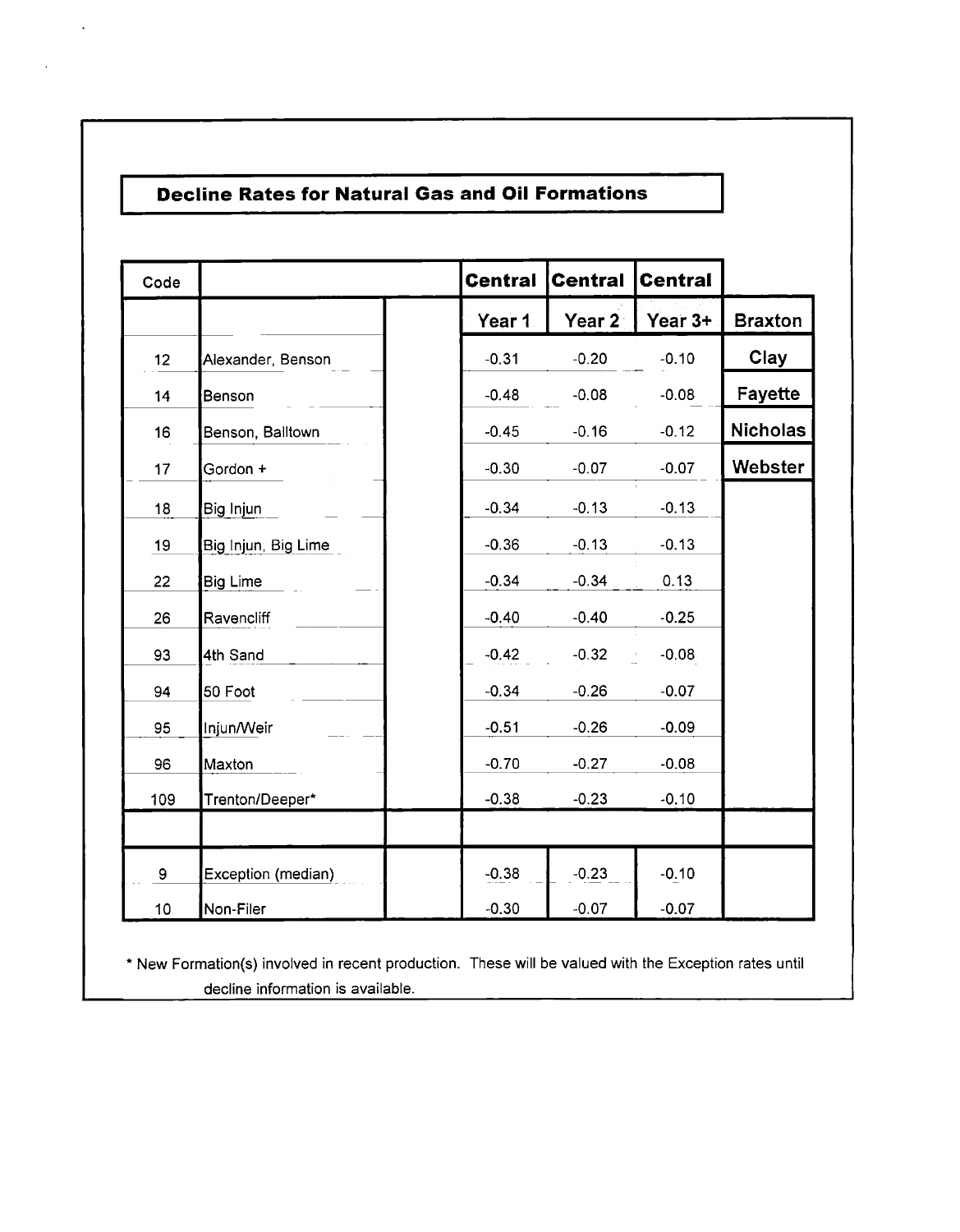| Code |                          | <b>East</b> | <b>East</b>       | <b>East</b> |                 |
|------|--------------------------|-------------|-------------------|-------------|-----------------|
|      |                          | Year 1      | Year <sub>2</sub> | Year 3+     | <b>Berkeley</b> |
| 1    | Oriskany                 | $-0.30$     | $-0.30$           | $-0.19$     | Grant           |
| 14   | Benson                   | $-0.31$     | $-0.17$           | $-0.12$     | Greenbrier      |
| 20   | Benson +                 | $-0.44$     | $-0.20$           | $-0.08$     | Hampshire       |
| 21   | Benson, Fifth            | $-0.29$     | $-0.28$           | $-0.09$     | <b>Hardy</b>    |
| 32   | Brallier +               | $-0.48$     | $-0.20$           | $-0.05$     | Jefferson       |
| 33   | Elk, Benson              | $-0.39$     | $-0.21$           | $-0.08$     | Mineral         |
| 34   | Elk, Benson, Riley       | $-0.53$     | $-0.19$           | $-0.05$     | Monroe          |
| 35   | Elk, Benson, Riley +     | $-0.36$     | $-0.19$           | $-0.11$     | Morgan          |
| 36   | Elk, Benson, Balltown    | $-0.34$     | $-0.18$           | $-0.11$     | Pendelton       |
| 37   | Elk, Alexander, Benson   | $-0.50$     | $-0.07$           | $-0.07$     | Pocahontas      |
| 38   | Elk, Alexander, Benson + | $-0.40$     | $-0.16$           | $-0.16$     | Preston         |
| 39   | Hunterville              | $-0.31$     | $-0.31$           | $-0.14$     | Randolph        |
| 40   | Fox, Haverty             | $-0.36$     | $-0.21$           | $-0.15$     | <b>Summers</b>  |
| 93   | 4th Sand                 | $-0.42$     | $-0.32$           | $-0.08$     | <b>Tucker</b>   |
| 94   | 50 Foot                  | $-0.34$     | $-0.26$           | $-0.07$     |                 |
| 95   | Injun/Weir               | $-0.51$     | $-0.26$           | $-0.09$     |                 |
| 96   | Maxton                   | $-0.70$     | $-0.27$           | $-0.08$     |                 |
|      |                          |             |                   |             |                 |
| 9    | Exception (median)       | $-0.39$     | $-0.21$           | $-0.09$     |                 |
| 10   | Non-Filer                | $-0.29$     | $-0.07$           | $-0.05$     |                 |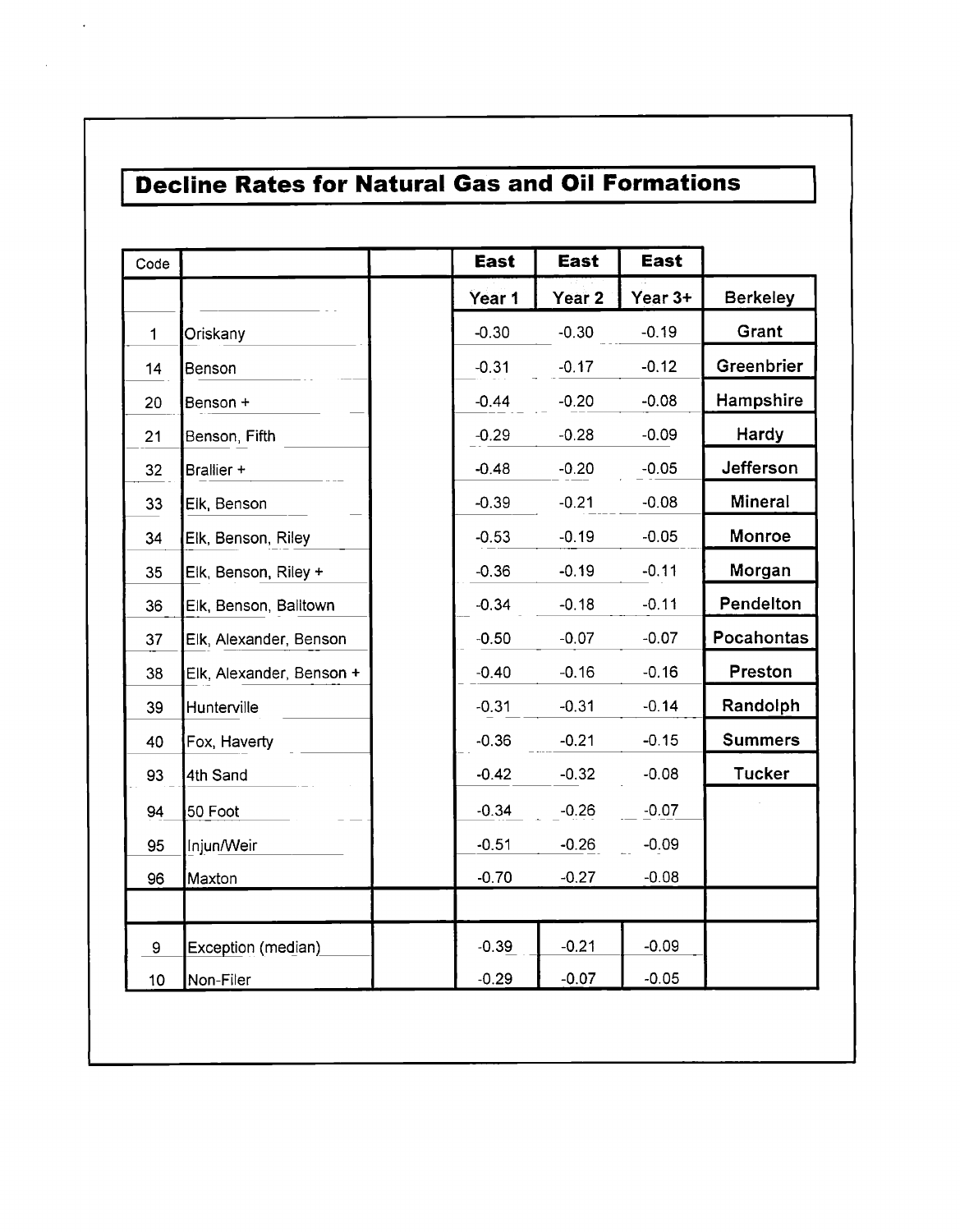$\mathbf{r}$ 

 $\mathbb{R}^2$ 

| Code            |                            | <b>North</b> | <b>North</b>      | <b>North</b> |               |
|-----------------|----------------------------|--------------|-------------------|--------------|---------------|
|                 |                            | Year 1       | Year <sub>2</sub> | Year 3+      | <b>Brooke</b> |
| 11              | Gordon                     | $-0.47$      | $-0.31$           | $-0.09$      | Hancock       |
| 13              | Alexander, Benson, Riley   | $-0.26$      | $-0.16$           | $-0.15$      | Marshall      |
| 15              | Benson, Riley              | $-0.18$      | $-0.16$           | $-0.06$      | Ohio          |
| 93              | 4th Sand                   | $-0.42$      | $-0.32$           | $-0.08$      | <b>Tyler</b>  |
| 94              | 50 Foot                    | $-0.34$      | $-0.26$           | $-0.07$      | Wetzel        |
| 95              | Injun/Weir                 | $-0.51$      | $-0.26$           | $-0.09$      |               |
| 96              | Maxton                     | $-0.70$      | $-0.27$           | $-0.08$      |               |
| 97              | Coalbed Methane (vertical) | $-0.23$      | $-0.08$           | $-0.05$      |               |
|                 |                            |              |                   |              |               |
| 9               | Exception (median)         | $-0.38$      | $-0.26$           | $-0.08$      |               |
| 10 <sub>1</sub> | Non-Filer                  | $-0.18$      | $-0.16$           | $-0.06$      |               |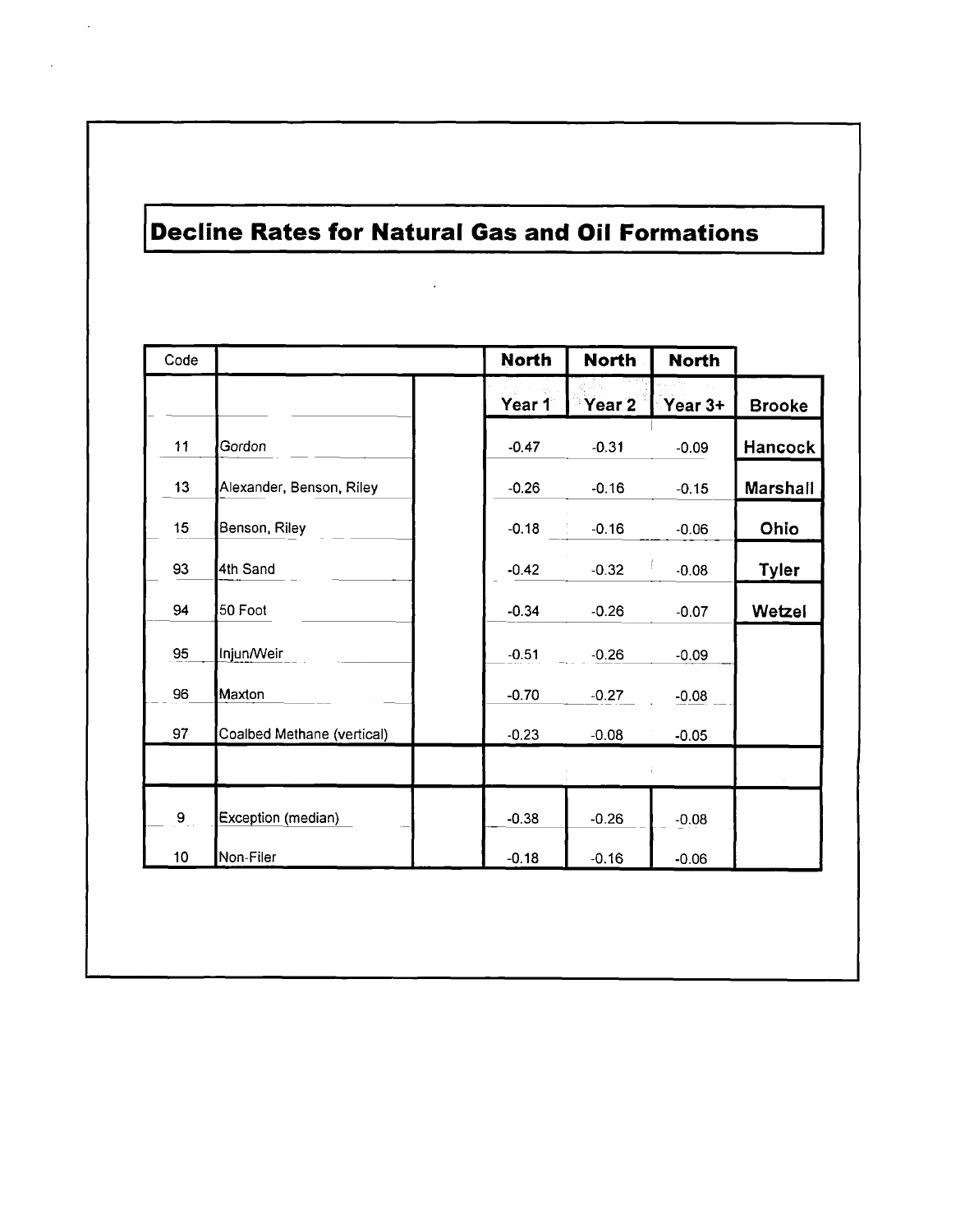l,

|      |                                        | North   | North   | North              |               |
|------|----------------------------------------|---------|---------|--------------------|---------------|
| Code |                                        | Central | Central | Central            |               |
|      |                                        | Year 1  | Year 2  | Year 3+            | Barbour       |
| 11   | Gordon                                 | $-0.41$ | $-0.14$ | $-0.12$            | Doddridge     |
| 12   | Alexander, Benson                      | $-0.37$ | $-0.19$ | $-0.11$            | Gilmer        |
| 13   | Alexander, Benson, Riley               | -0.40   | $-0.28$ | $-0.05$            | Harrison      |
| 14   | Benson                                 | $-0.31$ | $-0.17$ | $-0.12$            | Lewis         |
| 15   | Benson, Riley                          | $-0.34$ | $-0.17$ | $-0.14$            | <b>Marion</b> |
| 18   | Big Injun                              | $-0.36$ | $-0.16$ | $-0.13$            | Monongalia    |
| 21   | Benson, Fifth                          | $-0.31$ | -0.20   | $-0.14$            | Taylor        |
| 28   | Weir                                   | -0.34   | $-0.34$ | -0.07              | Upshur        |
| 29   | Weir +                                 | $-0.28$ | -0.28   | -0.23              |               |
| 33   | Elk, Benson                            | $-0.34$ | $-0.16$ | $-0.11$            |               |
| 34   | Elik, Benson, Riley                    | -0.42   | $-0.27$ | $-0.08$            |               |
| 37   | Elk, Alexander, Benson                 | -0.49   | $-0.23$ | $-0.08$            |               |
| 38   | Elk, Alexander, Benson +               | $-0.38$ | $-0.20$ | $-0.12$            |               |
| 40   | Fox, Haverty                           | $-0.46$ | $-0.16$ | $-0.08$            |               |
| 50   | Rhinestreet                            | $-0.28$ | $-0.03$ | $-0.03$            |               |
| 57   | Alexander, Benson, Balltown            | $-0.39$ | -0.26   | $-0.08$            |               |
| 58   | Alexander                              | $-0.35$ | $-0.20$ | $-0.10$            |               |
| 59   | Alexander +                            | $-0.39$ | $-0.22$ | $-0.10$            |               |
| 60   | Alexander, Benson, Riley+              | $-0.39$ | $-0.35$ | $-0.12$            |               |
| 61   | Balltown                               | $-0.35$ | $-0.20$ | $-0.10$            |               |
| 62   | Balltown, Speechley                    | $-0.28$ | $-0.22$ | $-0.10$            |               |
| 63   | Balltown, Speechley +                  | $-0.30$ | $-0.13$ | $-0.10$            |               |
| 64   | Benson, Balltown, Speechley            | $-0.28$ | $-0.22$ | $-0.09$            |               |
| 65   | Benson, Bradford                       | $-0.37$ | $-0.20$ | -0.10              |               |
| 66   | Benson, Balltown                       | $-0.29$ | $-0.23$ | $-0.11$            |               |
| 67   | Benson, Riley +                        | $-0.38$ | $-0.14$ | $-0.10$            |               |
| 68   | Benson, Speechley                      | $-0.30$ | $-0.22$ | $-0.14$            |               |
| 69   | Brallier, Elk                          | $-0.42$ | $-0.20$ | $-0.13$            |               |
| 70   | <b>Brallier</b>                        | $-0.40$ | $-0.22$ | $-0.15$            |               |
| 71   | Deeper/Onondago or Oriskany/Heiderberg | $-0.24$ | $-0.24$ | $-0.03$            |               |
| 72   | Elk, Alexander                         | $-0.42$ | $-0.22$ | $-0.09$            |               |
| 73   | Elk, Benson +                          | $-0.38$ | -0.20   | $-0.12$            |               |
| 74   | Еk                                     | $-0.43$ | $-0.12$ | $-0.10$            |               |
| 75   | Elk, Riley                             | $-0.60$ | $-0.35$ | $-0.17$            |               |
| 76   | Fox +                                  | $-0.46$ | $-0.18$ | $-0.09$            |               |
| 77   | Haverty, Eik, Benson (no Alexander)    | $-0.35$ | $-0.16$ | -0.16              |               |
| 78   | Haverty                                | $-0.45$ | $-0.15$ | $-0.15$            |               |
| 79   |                                        | $-0.44$ | $-0.22$ |                    |               |
| 80   | Riley                                  | $-0.30$ | -0.18   | $-0.10$<br>$-0.09$ |               |
|      | Speechley                              |         | $-0.24$ |                    |               |
| 81   | Alexander, Benson, Speechley           | $-0.39$ |         | -0.10              |               |
| 82   | Haverty, Elk, Alexander                | $-0.47$ | $-0.14$ | $-0.14$            |               |
| 85   | Fifth Oil                              | $-0.45$ | $-0.25$ | $-0.22$            |               |
| 87   | Bayard All                             | $-0.30$ | $-0.20$ | -0.05              |               |
| 88   | Fifth                                  | $-0.29$ | -0.18   | $-0.12$            |               |
| 89   | Finn +                                 | $-0.25$ | -0.15   | $-0.13$            |               |
| 90   | Gordon/Injun Ail                       | $-0.41$ | $-0.23$ | $-0.23$            |               |
| 91   | Squaw                                  | $-0.37$ | $-0.31$ | $-0.06$            |               |
| 92   | Injun +                                | $-0.34$ | $-0.22$ | $-0.22$            |               |
| 93   | 4th Sand                               | $-0.42$ | $-0.32$ | $-0.08$            |               |
| 94   | 50 Foot                                | $-0.34$ | $-0.26$ | $-0.07$            |               |
| 95   | injun/Weir                             | $-0.51$ | $-0.26$ | -0.09              |               |
| 96   | Maxton                                 | $-0.70$ | -0.27   | -0.08              |               |
| 97   | Coalbed Methane (vertical)             | $-0.23$ | $-0.08$ | $-0.05$            |               |
| 109  | Trenton/Deeper*                        | $-0.37$ | -0.20   | -0.10              |               |
|      |                                        |         |         |                    |               |
| 9    | Exception (median)                     | $-0.37$ | $-0.20$ | -0.10              |               |
| 10   | Non-Filer                              | $-0.23$ | $-0.03$ | $-0.03$            |               |
| 98   | Coalbed Methane (Horizontal)           | -0.50   | $-0.60$ | $-0.50$            |               |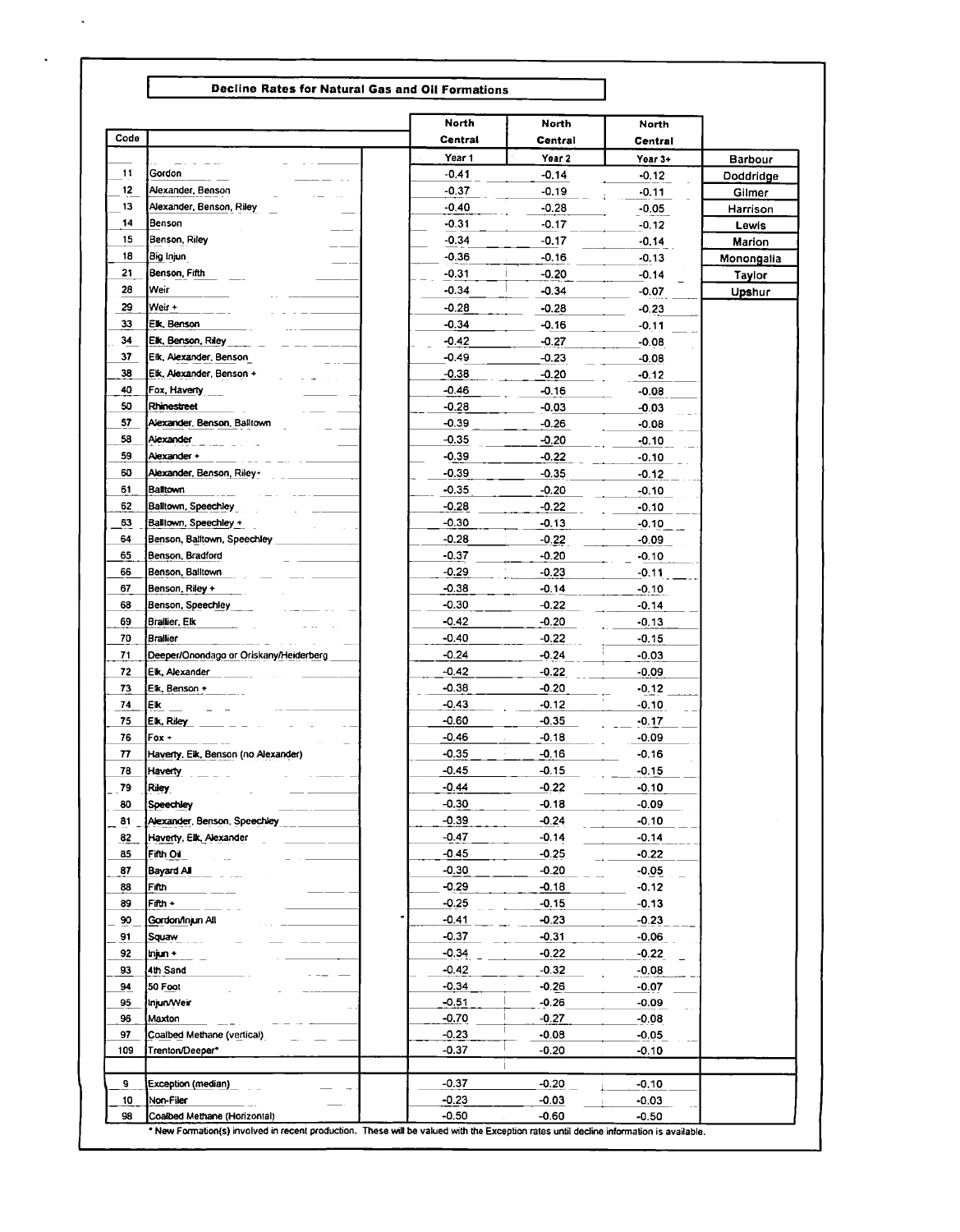| <b>Decline Rates for Natural Gas and Oil Formations</b> |                                                                                                                                                      |         |              |         |           |
|---------------------------------------------------------|------------------------------------------------------------------------------------------------------------------------------------------------------|---------|--------------|---------|-----------|
|                                                         |                                                                                                                                                      | North   | <b>North</b> | North   |           |
| Code                                                    |                                                                                                                                                      | West    | West         | West    |           |
|                                                         |                                                                                                                                                      | Year 1  | Year 2       | Year 3+ | Pleasants |
| 2                                                       | Huron, Rhinestreet                                                                                                                                   | $-0.41$ | $-0.26$      | $-0.07$ | Ritchie   |
| 4                                                       | Huron                                                                                                                                                | $-0.42$ | $-0.24$      | $-0.14$ | Wood      |
| 5                                                       | Huron, Shale, Above Huron                                                                                                                            | $-0.39$ | $-0.25$      | $-0.14$ |           |
| 8                                                       | Berea                                                                                                                                                | $-0.31$ | $-0.15$      | $-0.15$ |           |
| 11                                                      | Gordon                                                                                                                                               | $-0.38$ | $-0.10$      | $-0.10$ |           |
| 12                                                      | Alexander, Benson (No Riley)                                                                                                                         | $-0.34$ | $-0.23$      | $-0.10$ |           |
| 13                                                      | Alexander, Benson, Riley                                                                                                                             | $-0.32$ | $-0.20$      | $-0.10$ |           |
| 14                                                      | Benson                                                                                                                                               | $-0.19$ | $-0.19$      | $-0.10$ |           |
| 44                                                      | Rhinestreet, Huron, Shallow Shale                                                                                                                    | $-0.43$ | $-0.28$      | $-0.11$ |           |
| 47                                                      | Alexander, Riley, (no Benson)                                                                                                                        | $-0.41$ | $-0.05$      | $-0.05$ |           |
| 48                                                      | Rhinestreet, Alexander, Benson, Riley                                                                                                                | $-0.31$ | $-0.24$      | $-0.10$ |           |
| 49                                                      | Weir, Squaw, Big Injun                                                                                                                               | $-0.27$ | $-0.17$      | $-0.07$ |           |
| 50                                                      | Rhinestreet                                                                                                                                          | $-0.40$ | $-0.27$      | $-0.27$ |           |
| 51                                                      | Rhinestreet +                                                                                                                                        | -0.36   | $-0.21$      | $-0.10$ |           |
| 52                                                      | All Upper Devonian (undiv)                                                                                                                           | $-0.48$ | $-0.33$      | $-0.19$ |           |
| 53                                                      | Huron, Chemung                                                                                                                                       | $-0.35$ | $-0.11$      | $-0.09$ |           |
| 54                                                      | Huron, Hampshire, Pocono                                                                                                                             | $-0.12$ | $-0.12$      | $-0.11$ |           |
| 55                                                      | Upper Devonian (above Huron)                                                                                                                         | $-0.46$ | $-0.33$      | $-0.23$ |           |
| 56                                                      | Chemung Sands=Riley, Bradford, Bailtown, Speechley&Warren (no Benson or Alexander)                                                                   | $-0.28$ | $-0.18$      | $-0.10$ |           |
| 83                                                      | Huron Oil                                                                                                                                            | $-0.74$ | $-0.44$      | $-0.40$ |           |
| 93                                                      | 4th Sand                                                                                                                                             | $-0.42$ | $-0.32$      | $-0.08$ |           |
| 94                                                      | 50 Foot                                                                                                                                              | $-0.34$ | $-0.26$      | $-0.07$ |           |
| 95                                                      | Injun/Weir                                                                                                                                           | $-0.51$ | $-0.26$      | $-0.09$ |           |
| 96                                                      | Maxton                                                                                                                                               | $-0.70$ | $-0.27$      | $-0.08$ |           |
|                                                         | 109 Trenton/Deeper*                                                                                                                                  | $-0.39$ | $-0.24$      | $-0.10$ |           |
| 9                                                       | Exception (median)                                                                                                                                   | $-0.39$ | $-0.24$      | $-0.10$ |           |
| 10                                                      | Non-Filer<br>* New Formation(s) involved in recent production. These will be valued with the Exception rates until decline information is available. | $-0.12$ | $-0.05$      | $-0.05$ |           |

 $\ddot{\phantom{1}}$ 

 $\ddot{\phantom{0}}$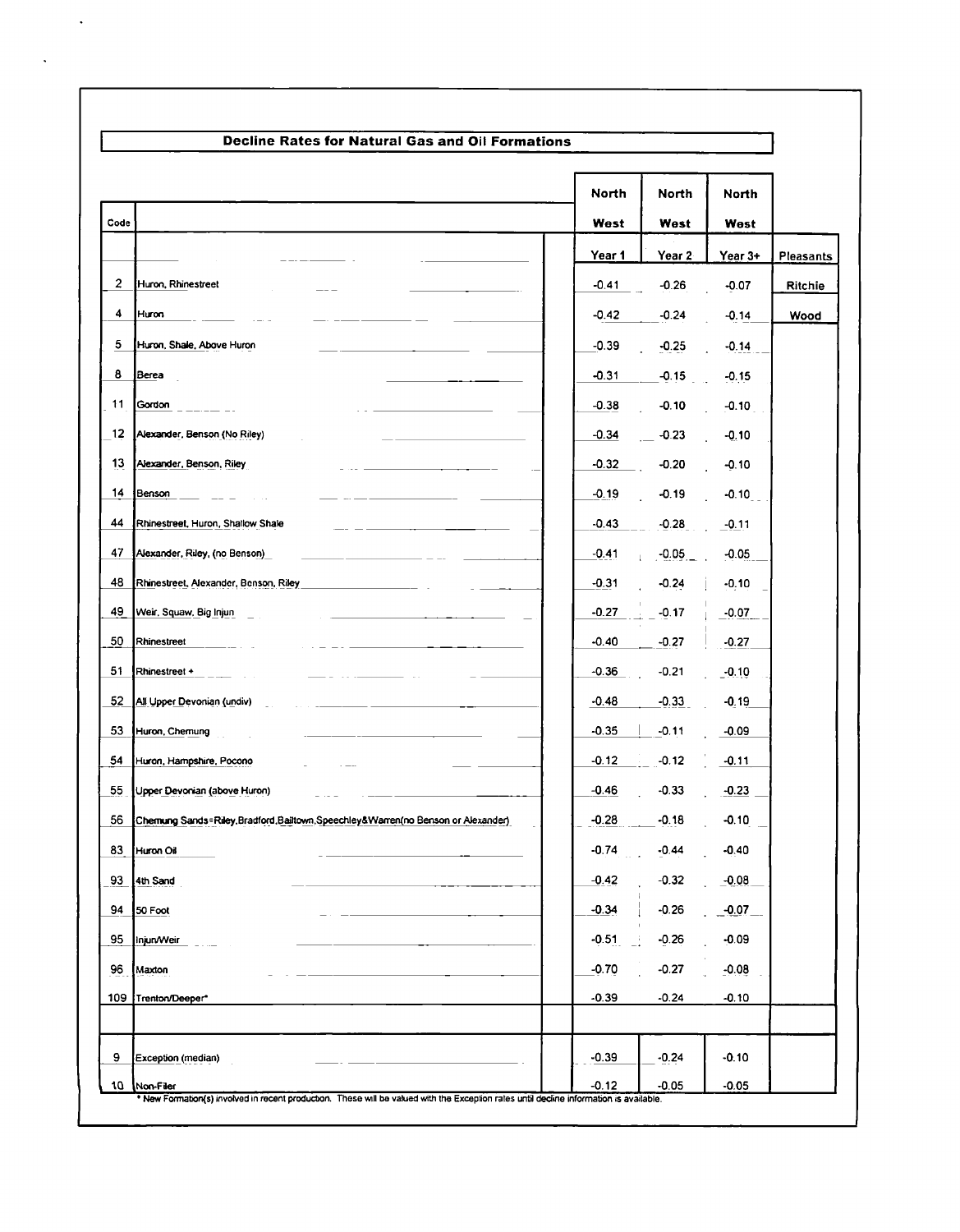## Annual Production Rate Changes for Natural Gas and Oil Formations

| Code     |                                                          | <b>South</b>            | <b>South</b> | <b>South</b> |          |
|----------|----------------------------------------------------------|-------------------------|--------------|--------------|----------|
|          |                                                          | Year 1                  | Year 2       | Year $3+$    | McDowell |
| $\bf{8}$ | Berea                                                    | $-0.34$                 | $-0.15$      | $-0.15$      | Mercer   |
| 22       | Big Lime                                                 | $-0.31$                 | $-0.19$      | $-0.07$      | Raleigh  |
| 23       | Big Lime, Maxton                                         | $-0.31$                 | $-0.19$      | $-0.07$      | Wyoming  |
| 24       | Big Lime, Ravencliff                                     | $-0.29$                 | $-0.29$      | $-0.17$      |          |
| 25       | Berea +                                                  | $-0.37$                 | $-0.12$      | $-0.08$      |          |
| 26       | Ravencliff                                               | $-0.40$                 | $-0.08$      | $-0.07$      |          |
| 28       | Weir<br><u> 1999 - Andrea Steinberg, Amerikaansk kon</u> | $-0.44$                 |              | $-0.10$      |          |
| 29       |                                                          | $-0.28$                 | $-0.21$      | $-0.08$      |          |
| 30       | Weir, Big Lime                                           | $-0.37$                 | $-0.19$      | $-0.13$      |          |
| 42       | Maxton, Ravencliff                                       | $-0.40$                 | $-0.08$      | $-0.07$      |          |
| 93       | 4th Sand                                                 | $-0.42$                 | $-0.32$      | $-0.08$      |          |
| 94       |                                                          | $-0.34$                 | $-0.26$      | $-0.07$      |          |
| 95       | Injun/Weir                                               | $-0.51$ $\qquad \qquad$ | $-0.26$      | $-0.09$      |          |
| 96       | Maxton Maxton                                            | $-0.27$                 | $-0.13$      | $-0.09$      |          |
| 97       | Coalbed Methane (Vertical)                               | $+0.03$                 |              | $-0.05$      |          |
| 9        | Exception (median)                                       | $-0.36$                 | $-0.19$      | $-0.08$      |          |
| 10       | Non-Filer                                                | $-0.23$                 | $-0.08$      | $-0.05$      |          |
| 98       | Coalbed Methane (Horizontal)                             | $-0.50$                 | $-0.60$      | $-0.50$      |          |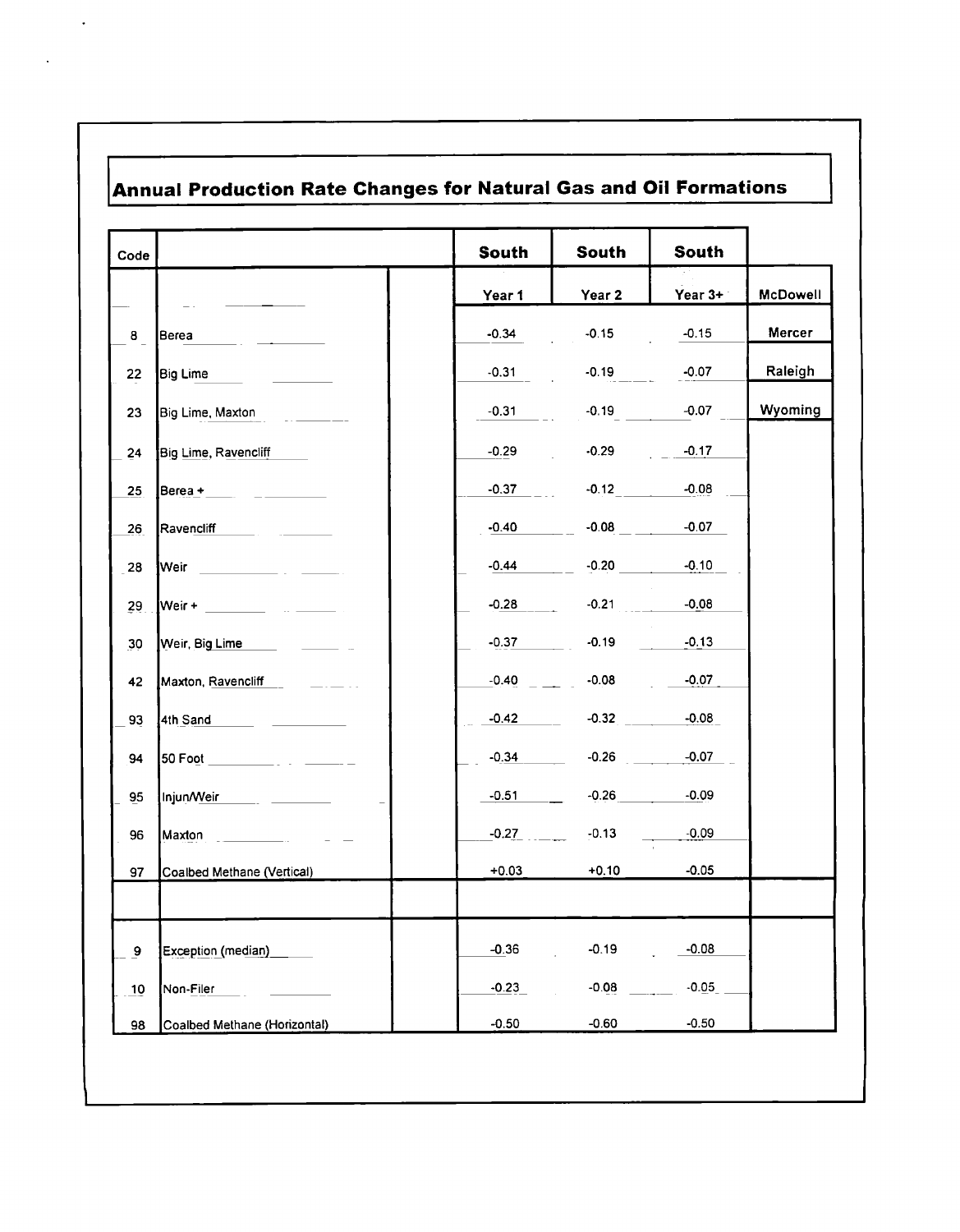| Code |                              | South<br><b>Central</b> | <b>South</b><br>Central | South<br><b>Central</b> |              |
|------|------------------------------|-------------------------|-------------------------|-------------------------|--------------|
|      |                              | Year 1                  | Year 2                  | Year 3+                 | <b>Boone</b> |
| 3    | Devonian Shale               | $-0.23$                 | $-0.08$                 | $-0.05$                 | Kanawha      |
| 4    | Huron                        | $-0.31$                 | $-0.15$                 | $-0.04$                 |              |
| 8    | Berea                        | $-0.23$                 | $-0.14$ $-0.09$         |                         |              |
| 18   | Big Injun                    |                         | $-0.29$ $-0.25$         | $-0.12$                 |              |
| 27   | Huron, Shales above Huron    |                         | $-0.21$ $-0.08$         | $-0.05$                 |              |
| 28   | Weir                         | $-0.30$                 | $-0.21$                 | $-0.14$                 |              |
| 29   | $Weir +$                     | $-0.31$                 | $-0.25$ $-0.09$         |                         |              |
| 31   | Devonian Shales +            | $-0.27$                 | $-0.07$ $1$             | $-0.05$                 |              |
| 86   | Big Injun-Oil                |                         | $-0.19$ $-0.18$         | $-0.10$                 |              |
| 93   | 4th Sand                     | $-0.42$                 | $-0.32$                 | $-0.08$                 |              |
| 94   | 50 Foot                      | $-0.34$                 | $-0.26$                 | $-0.07$                 |              |
| 95   | $\ln \frac{1}{2}$ lnjun/Weir | $-0.51$                 | $-0.26$                 | $-0.09$                 |              |
| 96   | Maxton                       | $-0.70$                 | $-0.27$                 | $-0.08$                 |              |
| 109  | Trenton/Deeper*              | $-0.30$                 | $-0.21$                 | $-0.08$                 |              |
| 9    | Exception (median)           | $-0.30$                 | $-0.21$                 | $-0.08$                 |              |
| 10   | Non-Filer                    | $-0.19$                 | $-0.07$                 | $-0.04$                 |              |

÷

 $\mathcal{L}^{\text{max}}_{\text{max}}$  ,  $\mathcal{L}^{\text{max}}_{\text{max}}$ 

 $\mathcal{A}^{\mathrm{c}}$  and

decline information is available.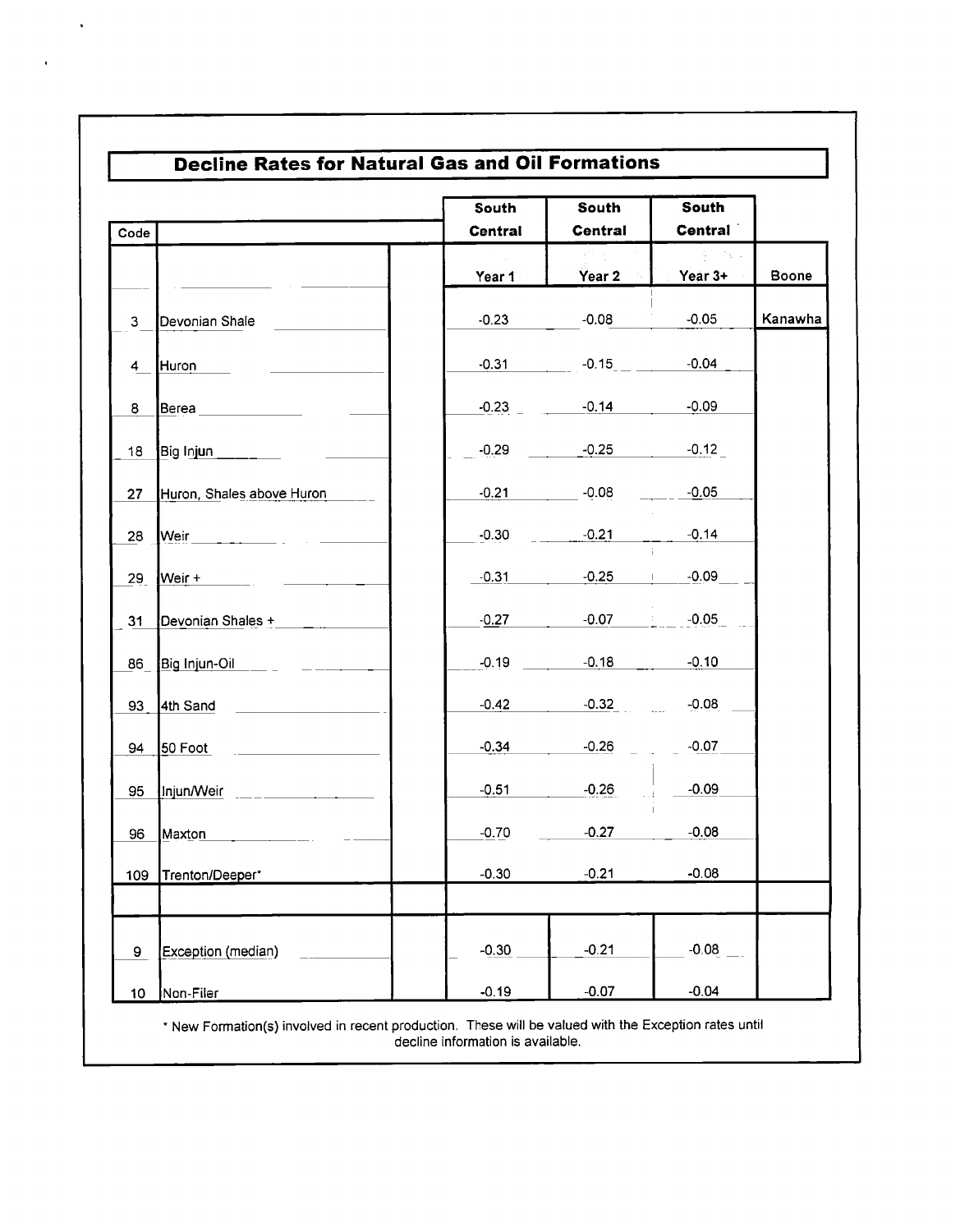| Code                                        | South<br>West | <b>South</b><br>West | South<br>West |         |
|---------------------------------------------|---------------|----------------------|---------------|---------|
|                                             | Year 1        | Year 2               | Year 3+       | Cabell  |
| Devonian Shale<br>$\ensuremath{\mathsf{3}}$ | $-0.31$       | $-0.15$              | $-0.04$       | Lincoln |
| 8<br>Berea                                  | $-0.36$       | $-0.11$              | ÷,<br>$-0.11$ | Logan   |
| 18<br>Big Injun                             | $-0.38$       | $-0.22$              | $-0.04$       | Mingo   |
| 22<br>Big Lime                              | $-0.19$       | $-0.19$              | $-0.19$       | Wayne   |
| 43<br>Berea, Big Lime                       | $-0.18$       | $-0.18$              | $-0.18$       |         |
| 93<br>4th Sand                              | $-0.42$       | $-0.32$              | $-0.08$       |         |
| 94<br>50 Foot                               | $-0.34$       | $-0.26$              | $-0.07$       |         |
| 95<br>Injun/Weir                            | $-0.51$       | $-0.26$              | $-0.09$       |         |
| 96<br>Maxton                                | $-0.70$       | $-0.27$              | $-0.08$       |         |
| 109<br>Trenton/Deeper*                      | $-0.36$       | $-0.22$              | $-0.08$       |         |
| 9<br>Exception (median)                     | $-0.36$       | $-0.22$              | $-0.08$       |         |
| 10<br>Non-Filer                             | $-0.18$       | $-0.11$              | $-0.04$       |         |

 $\Delta$ 

 $\ddot{\phantom{a}}$ 

\* New Formation(s) involved in recent production. These will be valued with the Exception rates until<br>decline information is available.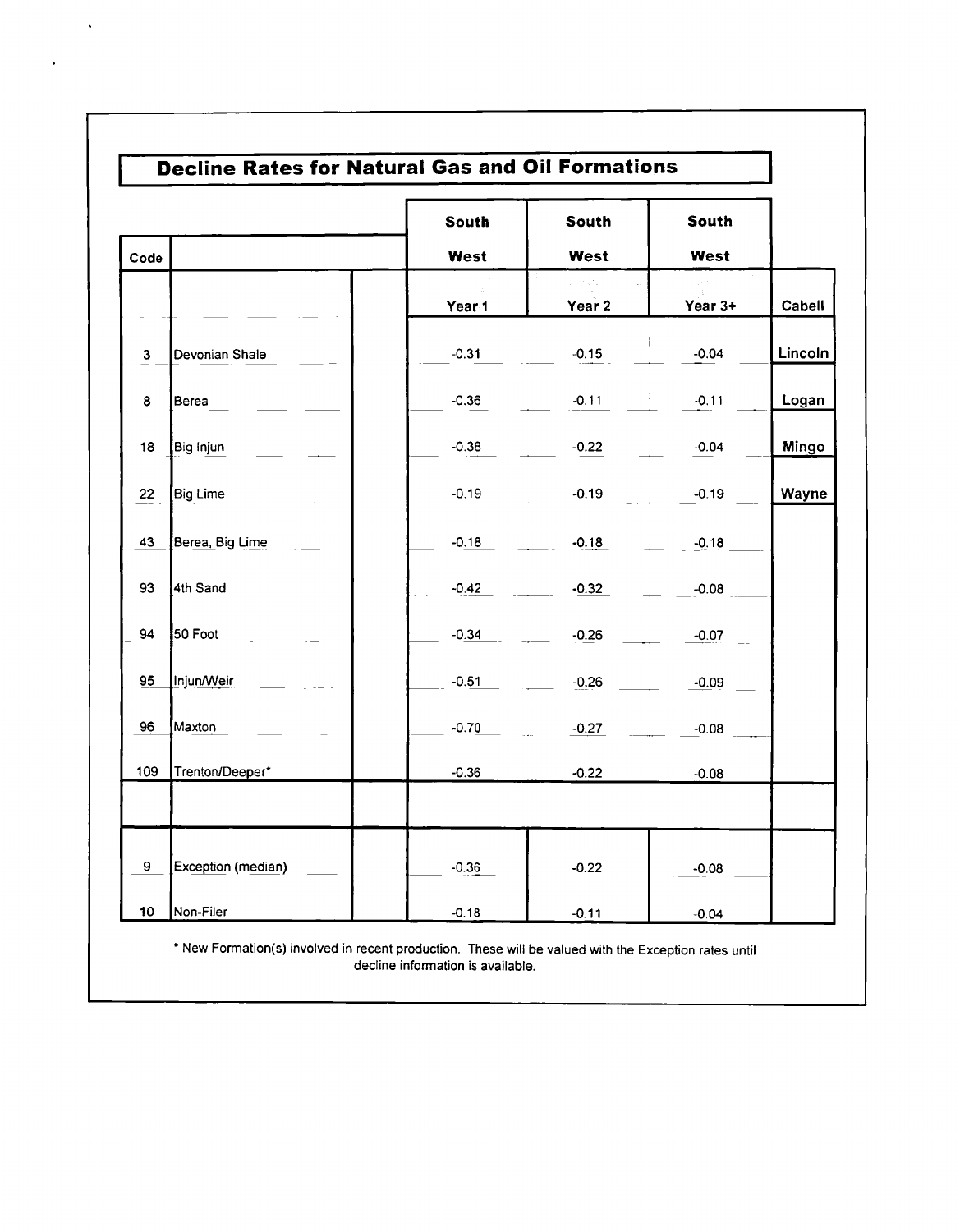| Code             |                                   | <b>West</b><br><b>Central</b> | <b>West</b><br><b>Central</b> | <b>West</b><br><b>Central</b> |             |
|------------------|-----------------------------------|-------------------------------|-------------------------------|-------------------------------|-------------|
|                  |                                   | Year 1                        | Year 2                        | Year 3+                       | Calhoun     |
| $\overline{2}$   | Huron, Rhinestreet                | $-0.49$                       | $-0.11$                       | $-0.06$                       | Roane       |
| $\boldsymbol{4}$ | Huron                             | $-0.33$                       | $-0.22$                       | $-0.14$                       | <b>Wirt</b> |
| 27               | Huron, Shales above Huron         | $-0.42$                       | $-0.23$                       | $-0.12$                       |             |
| 44               | Rhinestreet, Huron, Shallow Shale | $-0.51$                       | $-0.14$                       | $-0.11$                       |             |
| 45               | Devonian Shale, Pocono            | $-0.25$                       | $-0.17$                       | $-0.12$                       |             |
| 46               | Pocono                            | $-0.29$                       | $-0.25$                       | $-0.12$                       |             |
| 84               | Big Injun - Oil                   | $-0.41$                       | $-0.41$                       | $-0.11$                       |             |
| 93               | 4th Sand                          | $-0.42$                       | $-0.32$                       | $-0.08$                       |             |
| 94               | 50 Foot                           | $-0.34$                       | $-0.26$                       | $-0.07$                       |             |
| 95               | Injun/Weir                        | $-0.51$                       | $-0.26$                       | $-0.09$                       |             |
| 96               | Maxton                            | $-0.70$                       | $-0.27$                       | $-0.08$                       |             |
| 109              | Trenton/Deeper*                   | $-0.42$                       | $-0.25$                       | $-0.11$                       |             |
|                  |                                   |                               |                               |                               |             |
| 9                | Exception (median)                | $-0.42$                       | $-0.25$                       | $-0.11$                       |             |
| 10 <sub>1</sub>  | Non-Filer                         | $-0.25$                       | $-0.11$                       | $-0.06$                       |             |

 $\ddot{\phantom{a}}$ 

 $\ddot{\phantom{0}}$ 

\* New Formation(s) involved in recent production. These will be valued with the Exception rates until decline information is available.